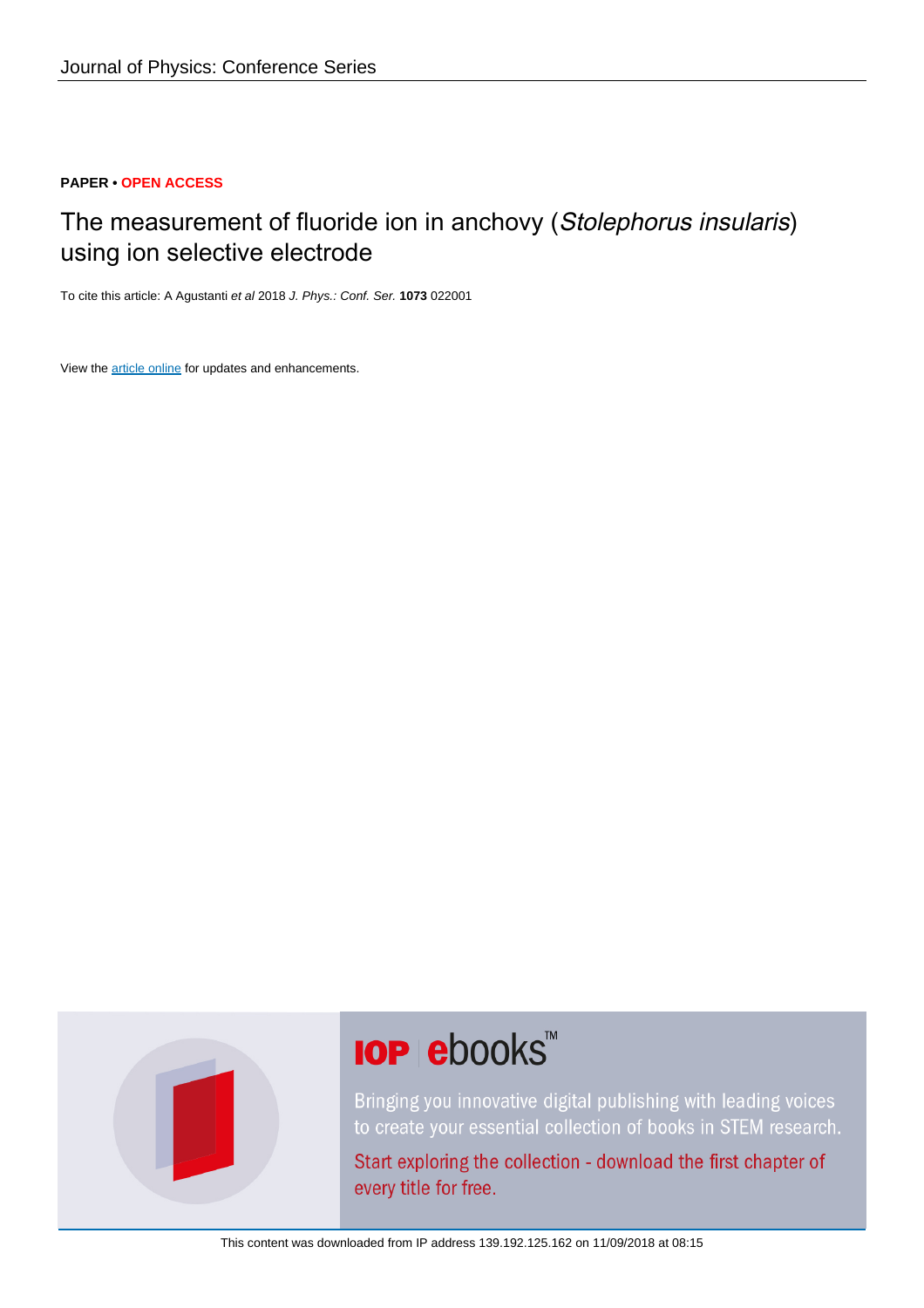# **1234567890** ''"" IOP Conf. Series: Journal of Physics: Conf. Series **1073** (2018) 022001 doi :10.1088/1742-6596/1073/2/022001

# **The measurement of fluoride ion in anchovy (***Stolephorus insularis***) using ion selective electrode**

# **A Agustanti1 , D A Maharani1,2\*, H A Gunawan3 and M Callea4**

<sup>1</sup>Oral Epidemiology and Clinical Studies in Dentistry Research Cluster, Faculty of Dentistry, Universitas Indonesia, Jakarta, 10430, Indonesia

<sup>2</sup>Department of Preventive and Public Health Dentistry, Faculty of Dentistry,

Universitas Indonesia, Jakarta, 10430, Indonesia

<sup>3</sup>Department of Oral Biology, Faculty of Dentistry, Universitas Indonesia, Jakarta, 10430, Indonesia

4 Unit of Dentistry, Bambino Gesù Children Hospital, IRCCS, Rome, Italy

\*E-mail: diah.ayu64@ui.ac.id

**Abstract.** Anchovy is a common fish found in all over Indonesia's sea. Anchovy, often stated, that it has high fluoride content as well as other ocean fishes, but to date there are limited study measuring the fluoride content in anchovy (*Stolephorus insularis*) established yet. The aim of this study is to measure fluoride content in *Stolephorus insularis* using Ion Selective Electrode (ISE). To measure fluoride ion with ISE, sample preparation was needed to obtain maximum fluoride readability. Sample preparation consisted of heating, shaking, digesting, and ashing. Samples were divided into two groups, one was heated using the oven at 800 for 5 minutes (oven group), and the other group was left fresh (non-oven group). The prepared samples were then measured with ISE. The results found that the fluoride concentration of non-oven and oven *Stolephorus insularis* ranged from 12.935 – 13.381 ppm and 15.416 – 24.914 ppm, respectively. It is concluded that ovened *Stolephorus insularis* has potential to be a natural source of fluoride.

#### **1. Introduction**

Fish generally contain lots of fluorides [1]. Anchovy is the type of fish most consumed by in Asia, because it is easy to get and affordable [2]. Anchovy contains calories, fats, proteins, carbohydrates, vitamins, minerals, including fluorides as trace elements. Anchovies that circulate on the market are commonly found in two types, namely *Stolephorus insularis* and *Stolephorus baganensis*. Both types of anchovies are sold in fresh form and dried form. However, this study analyzed *Stolephorus insularis*.

Fluoride is an essential mineral for the human body, it is also an important component in food [3]. In addition to the body's metabolism regulation, fluoride also serves to help deposit calcium in bones and teeth [4]. In the field of dentistry, fluoride plays a significant role in the prevention of caries because fluoride has a cariostatic effect that can suppress the solubility of enamel due to the acid produced by bacteria [5]. Fluoride is sourced from natural ingredients and is largely contained in marine products. It

1 Content from this work may be used under the terms of the[Creative Commons Attribution 3.0 licence.](http://creativecommons.org/licenses/by/3.0) Any further distribution of this work must maintain attribution to the author(s) and the title of the work, journal citation and DOI. Published under licence by IOP Publishing Ltd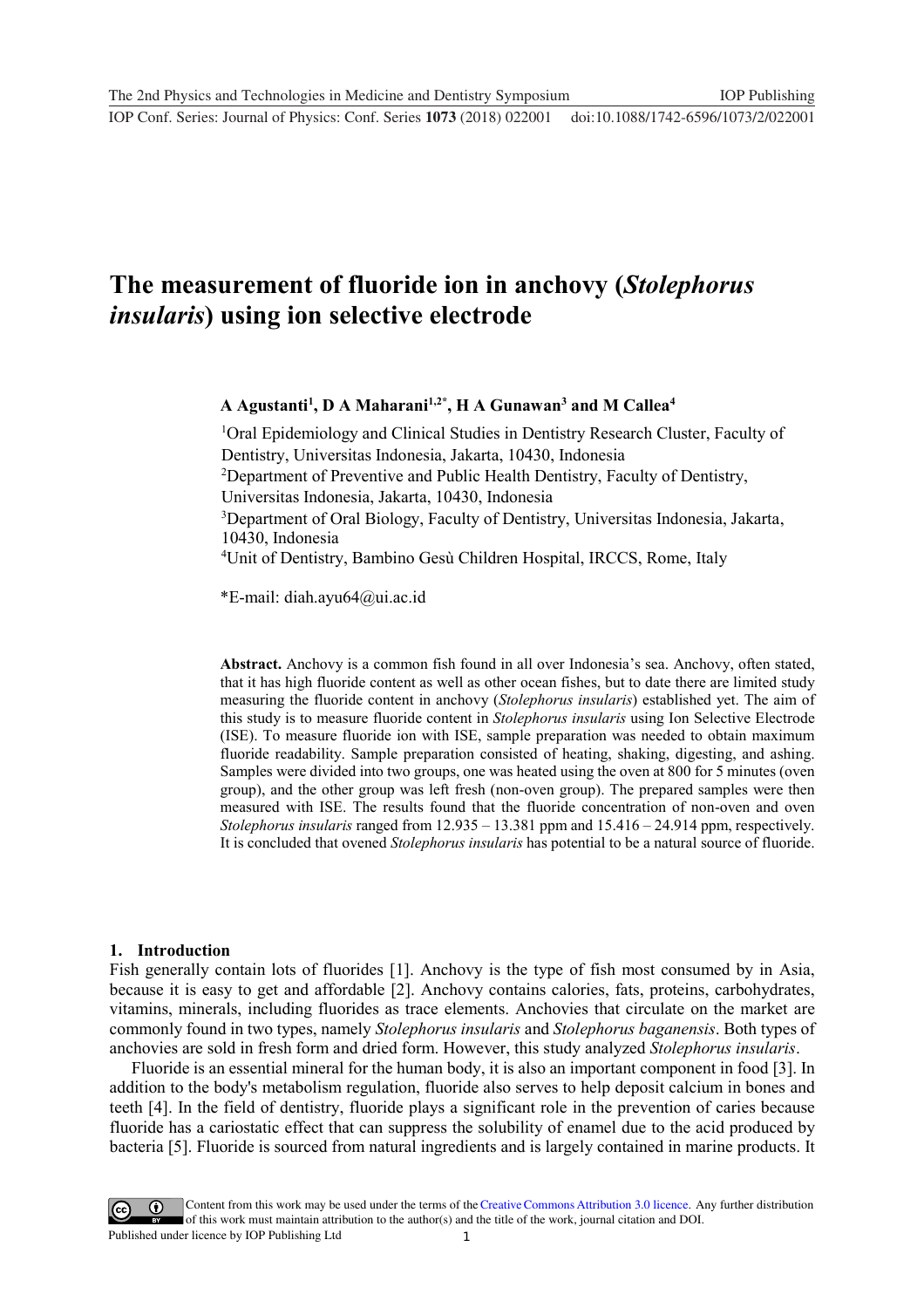shows that to obtain a source of fluoride for dental health is not difficult, especially in Indonesia which is a maritime country rich in seafood. Also, fluoridation through food is a cheap and easy way to do it. Therefore, anchovy that is the result of Indonesia's sea become one of alternative fluoride source which is cheap, easy to get, and spread all over Indonesia. So far, studies on the amount of fluoride in natural ingredients, especially in anchovies are scarce. This might be due to the highly reactive and unstable nature of fluoride. Therefore, in this study, the sample was divided into two different sample preparation methods, i.e., the heated sample in the oven and the sample that is not heated or left fresh (non-oven). This was done based on assumption that the heating process will increase the fluoride reactivity in anchovies. Also, the distribution of the sample is also based on the assumption that people consume more of the heated fish. It is hoped that at the end of this study, alternative food that is healthy, cheap, and rich in fluoride, can be introduced.

The fluoride isolation method needs to be done before measurements on the sample to overcome any disturbances that may be caused by other ions. The method of fluoride isolation conducted in this study was shaking, digesting, and ashing. The fluoride content in marine fish is generally known to be more than 1 ppm [6]. Based on these data, it was suspected that Anchovy contains fluoride in higher quantities. With these assumptions, fluoride measurements in this study used the Ion Selective Electrode (ISE) tool. ISE can measure fluoride from a range of 0.1 to more than 10mg/L, this tool tends to be more sensitive, easier to use, and more effectively compared to other means or tools [7].

# **2. Materials and Methods**

This research was laboratory research conducted at Central Laboratory of Drug and Food Inspection, Agency for Drug and Food Control, Jakarta. In this study, the samples used were *Stolephorus insularis* which was preserved by salted, this sample was taken randomly from the market in Jakarta, Indonesia area. Based on the preparation method, samples were divided into two groups, i.e., non-oven and oven. In the non-oven group, *Stolephorus insularis* sample was directly smoothed using a blender (Moulinex type 53402, Moulinex, French) to form a grain-like grain of sand. While on oven group, samples of *Stolephorus insularis* are preheated in the oven (National type No.NT-T10N, National, Jakarta, Indonesia) at 800°C for 5 minutes until the color turns into yellowish gold, then mashed with a blender (Moulinex type 53402, Moulinex, French) until the grain of sand.

This sample then passed through the fluoride isolation stage which was divided into three different processes, namely: shaking, digesting, and ashing. In the shaking process, 2g of the sample was fed into a measuring flask and added with aqua demineralization up to 100ml, then shaken with a stirrer (Elma Transsonic type T460, Tovatech, Orange County, New Jersey, USA) for 15 minutes until homogeneous. In the digestion process, 1g of sample was inserted into plastic wrapper then 4ml irrigated mineralized and 2 ml of concentrated HCl 37%, and shaken until homogeneous. Beaker was placed on the water bath at a temperature of 800°C for 30 minutes, then removed and allowed to reach room temperature. The sample was then transferred into a measuring flask and added with aqua demineralization up to 100ml, then shaken until homogeneous. In the filling process, 5 grams of sample was fed into a porcelain crucible which was then placed onto the electric bath until it was smoke-free and the sample was black. The sample was then fed into a furnace (Naber type 2804, Naberthem, Lilienthal, Germany) and heated to a temperature of 5500°C to perfect ashing, which was white ash. The ash was allowed to reach room temperature, then added 15ml HCl 6N and dried over a water bath at 1100°C while shaking. Then 10ml 3N HCl was added while shaken, then placed on the water bath again to boiling. The cruses were lifted, and the sample was allowed to reach room temperature, then transferred into a measuring flask and added with microorganisms up to 100ml, then shaken until homogeneous.

Furthermore, Total Ionic Strength Adjuster Buffer (TISAB) II was made. 100 ml of aqua demineralization in measuring flask was added with 58gr NaCl and shaken until dissolved above the stirrer. Then 4 grams of cyclohexylenediamine-tetraacetic acid (CDTA) was added gradually while being shaken. The aqua demineralization was added until dissolved. In a fume hood, 57 ml of glacial acetic acid was added gradually until dissolved. pH of the solution was adjusted by adding 5M NaOH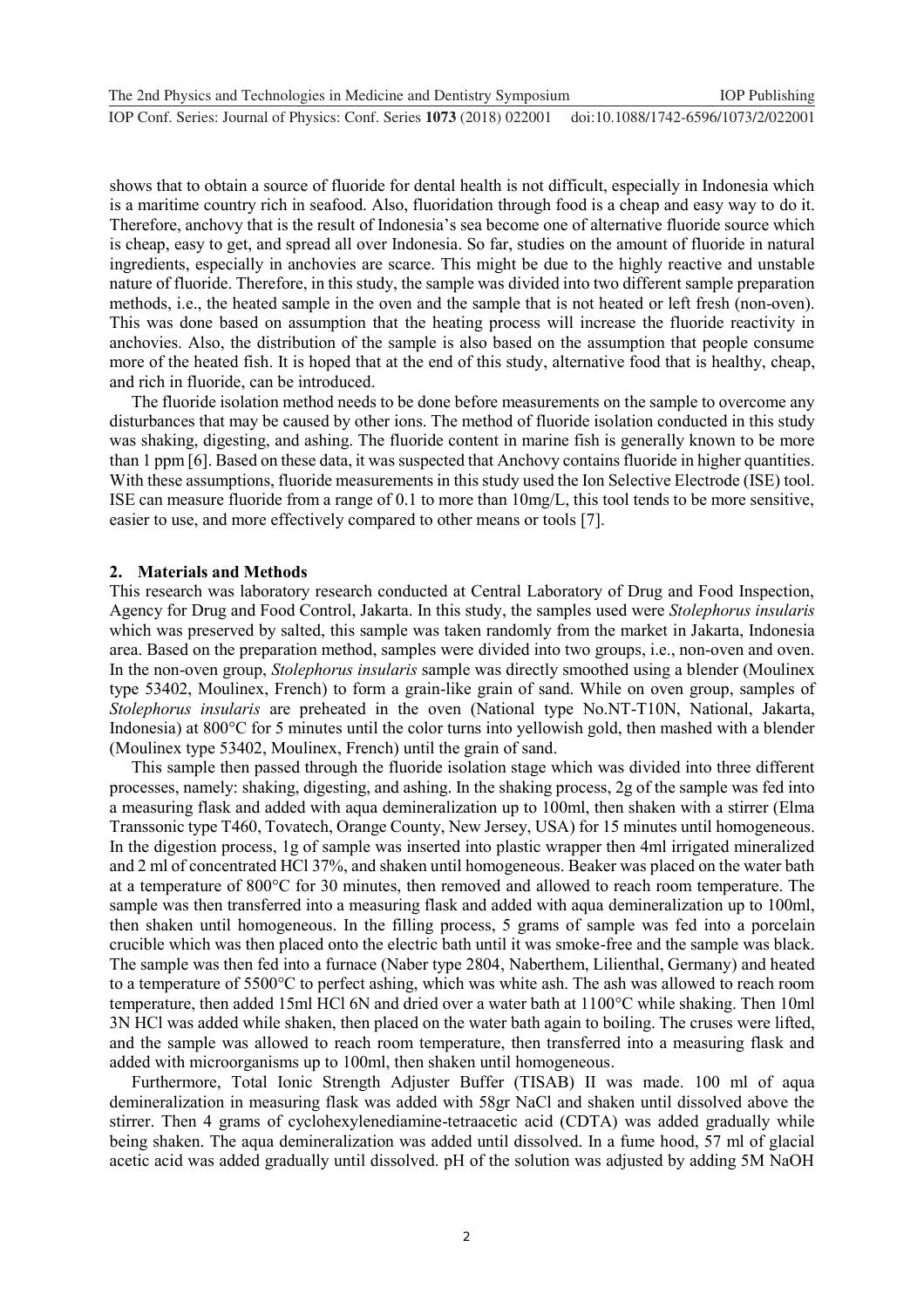(NaOH 20%) approximately 150ml gradually while shaking up to a pH ranging from 5.0-5.5. The pH control was measured using pH meters (Metrohm types 713 and 744, Metrohm, Herisau, Switzerland). When the desired temperature was obtained, the solution was allowed to reach room temperature and 1 liter of aqua demineralization added.

After samples and TISAB II solutions were ready, fluoride ion measurements were made using pH/ion meter devices (Metrohm types 713 and 744). The ISE is a method of measuring ions by using special electrodes. The ISE measurement principle is to measure millivolt (mV) changes due to the fluoride ion displacement activity before and after the addition of standard solutions. In this study used ISE with brand Metrohm type 6.0502.150. Samples and TISAB II were inserted into a plastic alarm with a ratio of 1: 1 (in this test used 20ml: 20ml), with volume represented by Vo and sample volume alone denoted by Vs. The electrodes were inserted into the beaker to set, and the beaker was shuffled during the measurement. The sample solution was measured and recorded the mV number after drift was lost and denoted as U1. After that, the standard fluoride (NaF) solution was added moderately (Vstd) with a concentration of 0.001 mol/L (Cstd) using Eppendorf, as measured, until the measurement difference (ΔmV) was at least ten mV, then measured until drift was lost. The difference was recorded then the factor value (increment factor  $= A$ ) seen in the table, then performed the following calculation:

Fluoride Levels (mol/L) = 
$$
\frac{A x \text{ Cstd } x \text{ Vsd } x \text{ Vo}}{V \text{ o } x \text{ Vs}}
$$

The result of these calculations were then recorded and compared by using the calibration curve. The statistical analysis was done by performing independent t-test with 95% confidence level and p-value  $\leq$ 0.05.

# **3. Results**

The measurement result of fluoride in in *Stolephorus insularis* with ISE method is shown in Table 1 below.

| Group    | <b>Sample</b><br><b>Preparation</b> | Fluoride Content µgF/g in Stolephorus insularis (ppm) |       |
|----------|-------------------------------------|-------------------------------------------------------|-------|
|          |                                     | Mean                                                  | SD    |
| Non-oven | Shaking                             | $13,380^{\text{a},\text{d},\text{e*}}$                | 2,366 |
|          | Digesting                           | $13,395^{b^*},$ d, f*                                 | 2,652 |
|          | Ashing                              | $7,689^{\rm c,\,e*,\,f*}$                             | 1,920 |
| Oven     | Shaking                             | $15,416^{\rm a, \, g^*, \, h^*}$                      | 2,654 |
|          | Digesting                           | $24,914^{b^*}, s^*, i^*$                              | 4,661 |
|          | Ashing                              | $5,378^{\rm c,\,h*,\,i^*}$                            | 580   |

**Table 1.** Measurement of Fluoride Content in in *Stolephorus insularis*

a-a, b-b, c-c, d-d, e-e, f-f, g-g, h-h, i-i tested by independent T-test statistic test

\* show statistically significant differences

The result of statistic test shows that there are significant differences of fluoride content between non-oven and oven in *Stolephorus insularis* by digestion process, non-oven in *Stolephorus insularis* by shaking and ashing process, non-oven in *Stolephorus insularis* by digestion and ashing process, ovened in *Stolephorus insularis* with the process of shaking and digesting, ovened in *Stolephorus insularis* by shaking and ashing process, and ovened in *Stolephorus insularis* by digesting and ashing process.

# **4. Discussion**

Fluoride is one of the halogen elements, considered as the most electronegative element, highly reactive and unstable, making it very difficult to handle and measure. Fluoride contained in nature is all present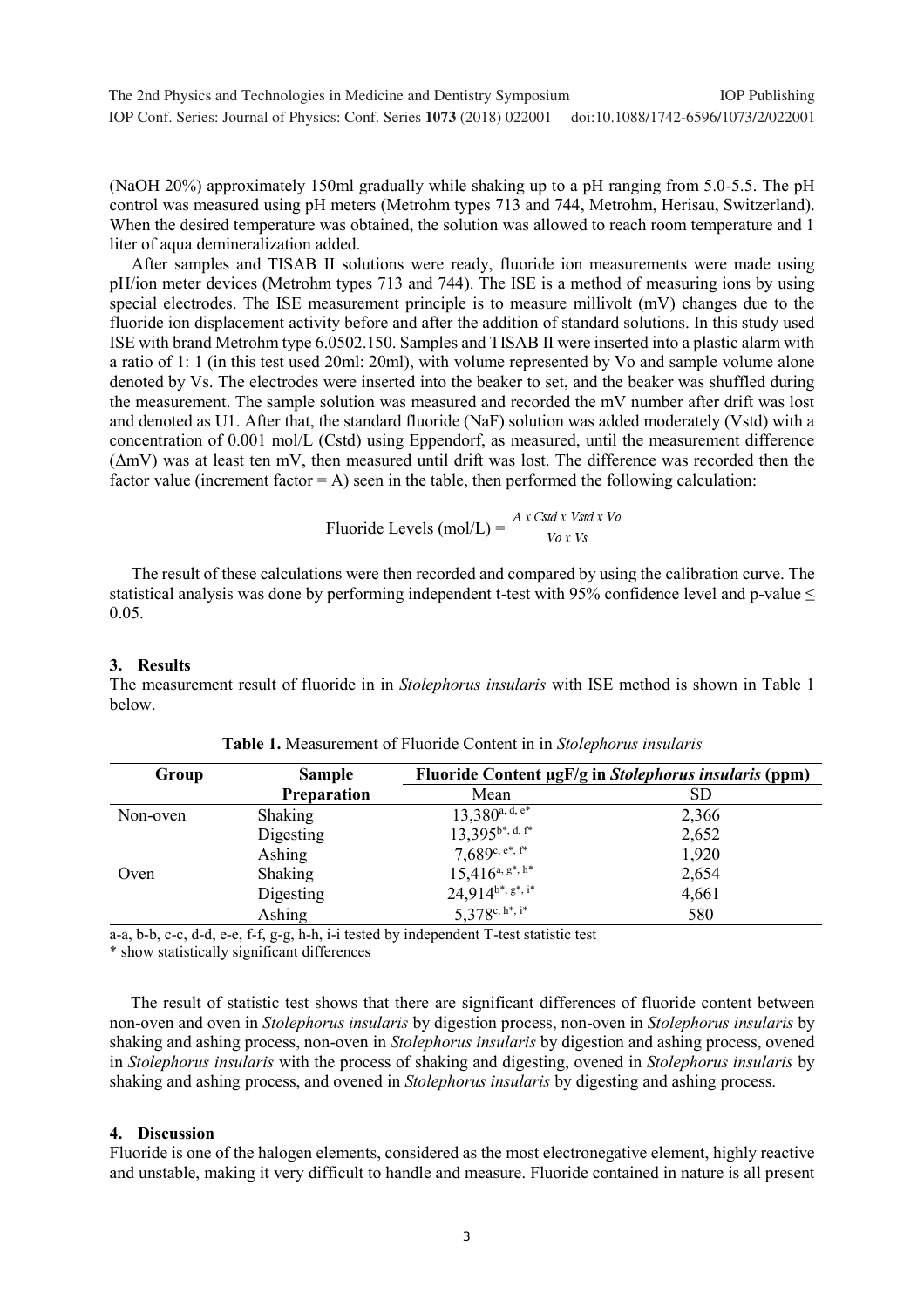in a bound form [7]. In this study, the measured fluoride should be in the form of free ions because the measurement method used was the ISE which can only measure fluoride in free form. Since the fluoride in anchovies is in a bound form, it is necessary that fluoride isolation methods be able to break the fluoride bond from its complex form. There are a variety of ways of isolating fluoride, including by adding acids or other substances, mechanically or physically, and by heating. The method of fluoride isolation conducted in this study was by shaking, digesting (with the addition of strong acid and warming), and ashing (by heating with very high temperature and acid addition). This study used the ISE method to measure fluoride levels in in *Stolephorus insularis* because this method is a frequently used method, as well as colorimetric. Compared with the colorimetric method, ISE can measure fluoride in samples of 0.1 to  $>10$  mgF/L (ppm), whereas the colorimetric method can only measure fluoride in samples of 0 to 1.4 mgF/L. The advantage of ISE methods from other methods is that this method specifically measures only fluoride ions, tends to be freer of intervention, easy to use, and does not take long in its use [8, 9]. In measuring the content of fluoride in in *Stolephorus insularis*, this is not used glass beaker but which is used is a plastic beaker, because the nature of fluoride that can eat silicate so that can interfere with ISE reading. In using ISE, special reagents are needed to assist fluoride measurements. Reagan is TISAB. There are several kinds of TISAB namely TISAB 0, TISAB II, TISAB IV, TISAB C, and TISAB T.11 In this study selected TISAB II reagents because TISAB is freer from intervention because of the CDTA [10]. ISE membrane sensitivity needs to be considered, especially when cleaning the membrane between usages. The membrane should always be cleaned with a soft tissue slowly and gently. This was done to clean the membrane from the previous sample, so as not to interfere with ISE reading of fluoride in subsequent samples. Another thing to note is that if ISE is used continuously, it will be subject to thin film films that interfere with the accuracy of fluoride readings. Also, there may also be small defects or basins on the ISE membrane so that it can be filled by one sample solution and interfere with fluoride readings in the next sample.

In measuring the fluoride content with ISE, a pH meter with a wide millivolt (mV) scale was used. Free fluoride ion transfer activity is calculated by the fluoride electrode shown in pH meter in mV unit [11]. Measurement of sample solution ready for measurement with ISE reads fluoride ion activity in the sample solution as U1 in mV unit. Then, in the same sample drops a standard fluoride solution sufficiently, so the pH meter shows the value of U2. The difference between U1 and U2 is expected to have a value between 10-40 mV, to be read in the available table increment factor. Based on the results of the experiment, in addition to the standard solution of fluoride NaF 0.1M into the sample, with Eppendorf 10: 1 (smallest capacity), the difference of U1 with U2 is too large or exceeding 40 mV, so it cannot be seen increment factor (A) in the table. This results in the non-calculation of fluoride content by the formula for calculating fluoride levels (Metrohm). To obtain a good U1 with U2 difference, ranging from 10-20 mV, the standard solution used needs to be diluted 100 times with aqua demineralization, to obtain a standard solution of 0.001M NaF. From the results of this study, overall it is known that the fluoride contained in the samples of in *Stolephorus insularis* that have been read out by ISE is greater than the fluoride found in non-oven anchovies. This is because the sample preparation of ovened Anchovy can be obtained better granulation of the sample and there is a reduction of moisture content by heating. With less water element (H2O) in the sample of the in *Stolephorus insularis*, it allows TISAB II to enter and react so that more free fluoride ions can be read. In contrast, in non-oven in *Stolephorus insularis* samples, the H2O content is more numerous, resulting in TISAB II meeting the H2O molecule first, thereby lowering the performance of TISAB II to expose the fluoride. Also, in the presence of H2O molecules, it results in a decrease in the potential of free fluoride to bind to water molecules, resulting in fewer fluoride ions readable by the ISE [12]. By ovened, the in *Stolephorus insularis* sample gets heated, thus increasing fluoride reactivity to ISE and improving fluoride readings. Smooth grinding will expand the contact surface between samples with TISAB II so that fluoride readings by ISE will be better.

In the method of fluoride isolation by digesting, a higher reading of fluoride content was observed compared to the non-digestion fluoride isolation method. This is because, in the digestion method, the sample is added concentrated HCl (a more reactive strong acid group) which can substitute and break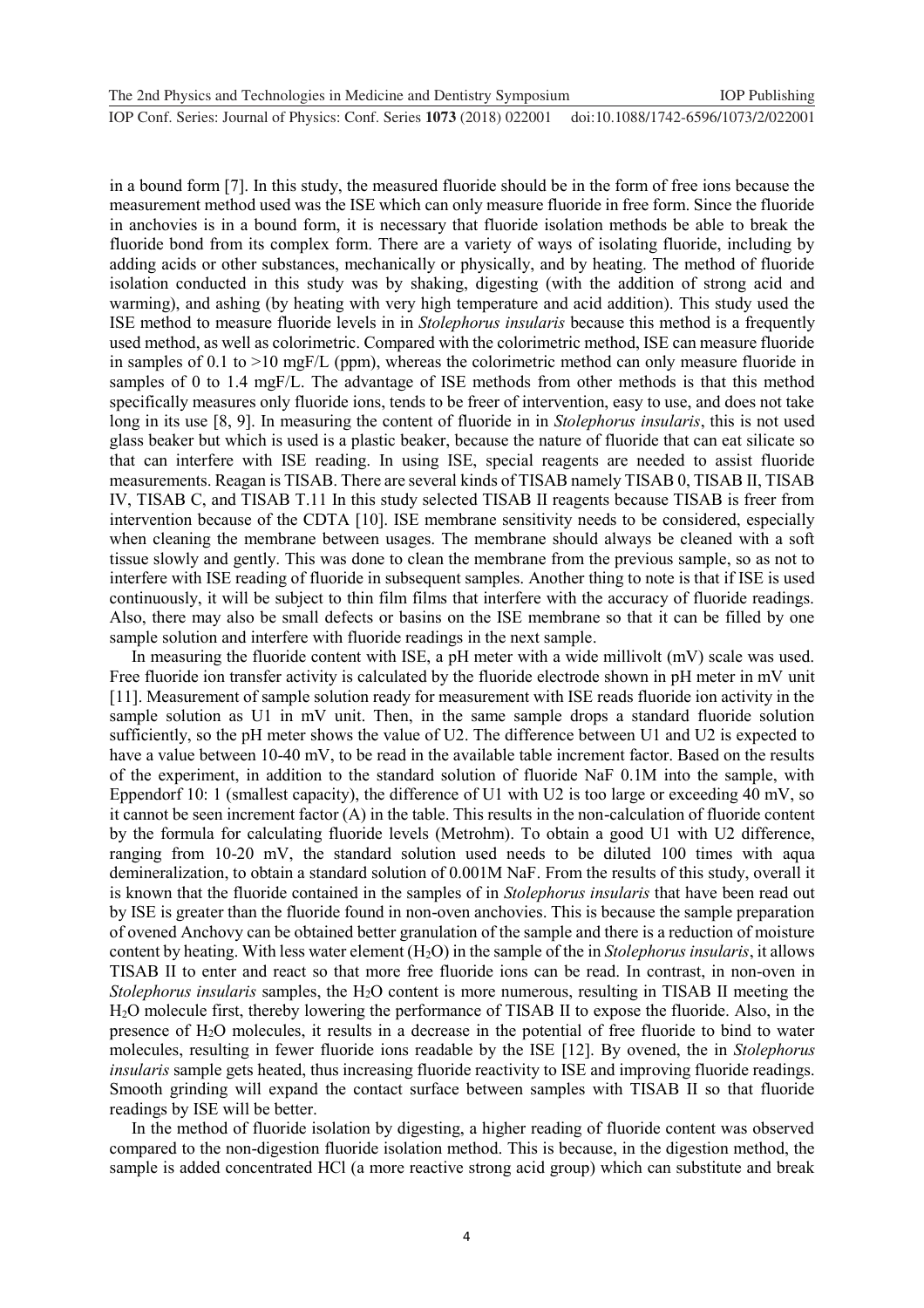**1234567890** ''"" IOP Conf. Series: Journal of Physics: Conf. Series **1073** (2018) 022001 doi :10.1088/1742-6596/1073/2/022001

the weak acid salt bonds. Increased fluoride readings on ISE by digestion method are also due to sample heating which can improve CDTA performance in breaking up the fluoride complex [13]. The decrease in fluoride levels in ashing fluoride isolation method can occur due to the heating process at high temperatures and for a long time, so that fluoride ions evaporate and sublimate [14]. With the evaporation of fluoride ions, it will also decrease the fluoride ion concentration in the sample, so that the ISE reads decreases in number. Another possibility that can cause at least fluoride levels in the method of ashing due to the addition of 6N HCl and the addition of 3N HCl which is then reheated results in saturation of fluoride ions to bind back to their complex form and increase the number of fluoride ions evaporating.

# **5. Conclusion**

Fluoride content of non-oven and oven in *Stolephorus insularis* are 13,380-13,935 ppm and 15,416- 24,914 ppm. The oven sample preparation method is more effective than the non-oven; with the most effective method of fluoride isolation is by the digestion method.

#### **References**

- [1] Ganta S, Yousuf A, Nagaraj A, Pareek S, Sidiq M, Singh K, Vishnani P 2015 Evaluation of fluoride retention due to most commonly consumed estuarine fishes among fish consuming population of Andhra Pradesh as a contributing factor to dental fluorosis: a cross-sectional study. *J Clin Diagn Res*. **9** ZC11–ZC15.
- [2] Dey M M, Garcia Y T, Praduman K, Piumsombun S, Haque M S, Li L, Radam A, Senaratne A, Khiem N T, Koeshendrajana S 2008 Demand for fish in Asia: a cross-country analysis. *Aust J Agr Resour Ec*. **52** 3.
- [3] Bhattacharya P T, Misra S R, Hussain M 2016 Nutritional aspects of essential trace elements in oral health and disease: an extensive review*. Scientifica (Cairo)*. **2016** 5464373.
- [4] Sari D L, Bahar A, Gunawan H A, Adiatman M A, Rahardjo A, Maharani D A, Toptanci I R, Yavuz I 2017 Fluoride concentration in urine after silver diamine fluoride application on tooth enamel. *J Phys Conf Ser*. **884** 012054.
- [5] Chandra L, Rahardjo A, Adiatman M, Darwita R R, Maharani D A, Callea M 2017 Evaluation of silver diamine fluoride application in children and factors associated with arrested caries survival. *J Phys Conf Ser*. **884** 012118.
- [6] Malde M K, Maage A, Macha E, Julsham K, Bjorvatn K 1997 Fluoride Content in Selected Food Items from Five Areas in East. *Africa J Food Compost Anal*. **10** 233-45.
- [7] World Health Organization 2014 Basic methods for assessment of renal fluoride excretion in community prevention programmes for oral health. *WHO Library Cataloguing-in-Publication Data*. France.
- [8] Cagetti M G, Brambilla E, Fadini L, Strohmenger L 2002 Comparative study of salivary and urinary fluoride levels and clearance patterns between fluoridated chewing gum and fluoride tablets in children. *Eur J Paediatr Dent*. **3** 27-32.
- [9] Giuca M R, Saracino S, Giannotti E, Ceccarini A 2007 Oral clearance of NaF from chewing gum and tablets in children and adults. *Eur J Paediatr Dent*. **8** 19-24.
- [10] Carey C M, Coleman S S 2014 Method for the analysis of total fluoride in fluoride-releasing dental varnishes. *Caries Res*. **48** 306-11.
- [11] Martínez-Mier E A, Cury J A, Heilman J R, Katz B P, Levy S M, Li Y, Maguire A, Margineda J, O'Mullane D, Phantumvanit P, Soto-Rojas A E, Stookey G K, Villa A, Wefel J S, Whelton,H, Whitford G M, Zero D T, Zhang W, Zohourig V 2011 Development of gold standard ion-selective electrode-based methods for fluoride analysis. *Caries Res*. **45** 3–12.
- [12] Quock R L, Chan J T 2012 Calibration of equipment for analysis of drinking water fluoride: a comparison study. *Tex Dent J*. **129** 277-83.
- [13] Yahyavi H, Kaykhaii M, Mirmoghaddam M 2016 Recent Developments in Methods of Analysis